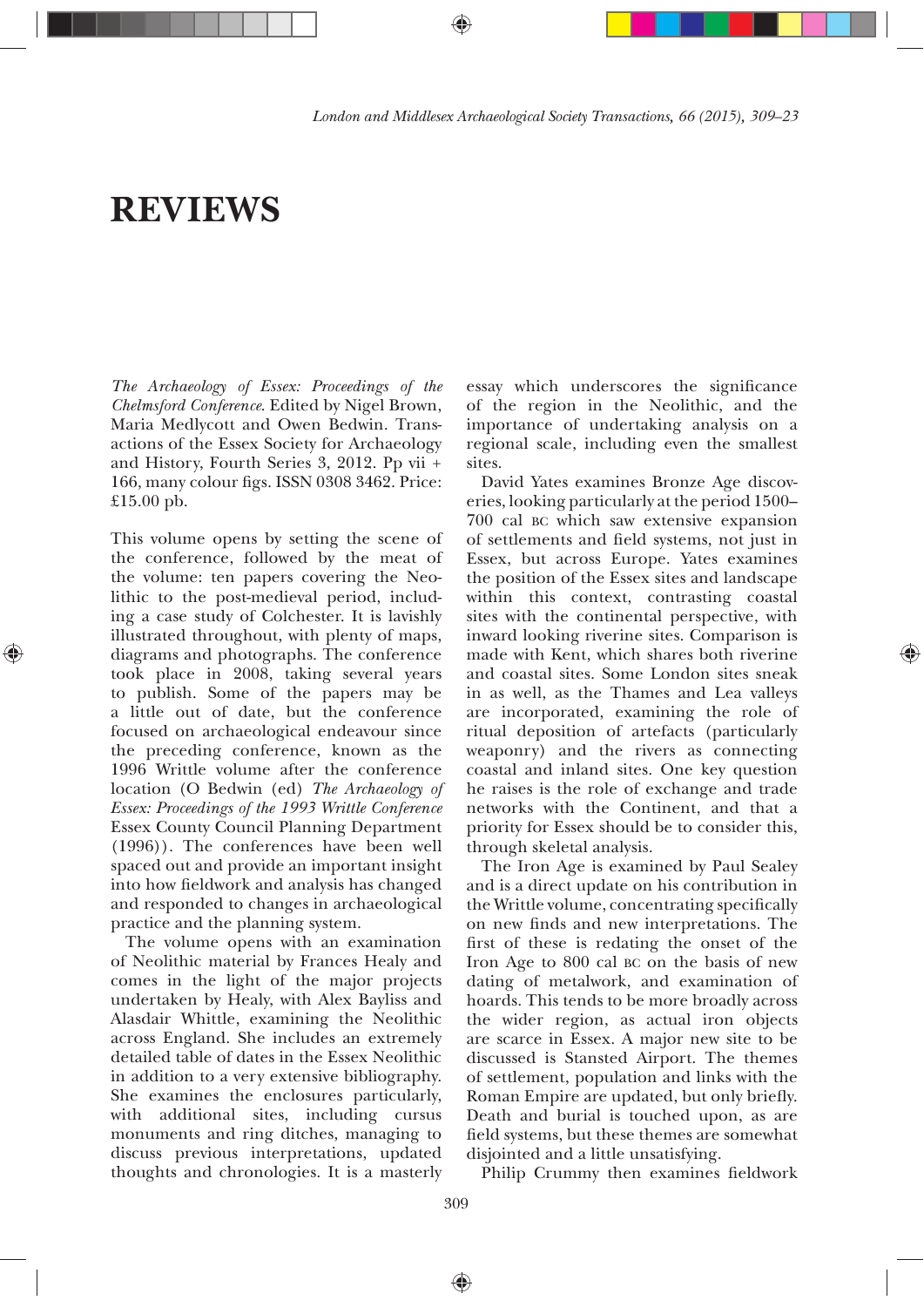in Colchester between 1993 and 2008, starting with new information on the oppidum including the first Iron Age round houses from Colchester. A great deal of new information about the Roman settlement has been uncovered and this is examined by site type: cemeteries, urban, mural, public buildings and of course the famous circus. Frustratingly, post-Roman sites are just a footnote.

Maria Medlycott and Mark Atkinson then examine settlement across Roman Essex, made possible by both developer funded archaeological projects, and synthetic projects. It is an important examination of new information from sites including Chelmsford, Great Chesterford and Heybridge, and particularly Stansted. However, it is the examination of farms, field systems and enclosures that really unpicks the landscape and interprets how settlement and agriculture unfolded from the Iron Age through the Roman period. Stephen Rippon continues this theme across Essex and the neighbouring counties of East Anglia building on his paper at the Writtle Conference. The paper takes the reader through the relationship of the Roman farms and field systems and examines how these are replaced and develop through the Saxon and medieval periods, with colonisation of previously uninhabited areas and shifts in the number and dispersal of villages and farmsteads.

The Saxon period is also examined by the late Martin Welch, considering the Kingdom of the East Saxons. The survey of sources provides important context for Essex within the wider Kingdom. Mucking is cited as the key cemetery to have been published recently, with at least 745 individuals, although Springfield Lyons, Rayleigh and Heybridge are also discussed as part of a wider discussion of cremation cemeteries, contrasting with the 'special' burials of which Prittlewell takes centre stage. Welch indicates nothing yet matches Mucking, but he remained hopeful that publication of previously excavated sites such as Wicken Bonhunt or new evidence would challenge Mucking's pre-eminence and redress the unbalanced distribution of high and low status sites in the county.

Adrian Gascoyne and Maria Medlycott continue the landscape analysis in the med-

♠

ieval and into the post-medieval. One important point stressed, and not touched upon earlier, is the increased understanding of the need to manage and conserve the landscape. In combination with some antiquarian quotes, including that of Norden, comparing Essex with 'Palestina, that flowed with milke and hunnye' the authors' passion for their subject is very clear. The county is examined by geology and settlement type, largely agricultural, but taking in some industrial sites from recent projects such as the A120 excavations.

The coastal zone is picked up in some of the earlier papers, but is tackled by Peter Murphy, Ellen Heppell and Nigel Brown. The paper proceeds chronologically, with key sites (such as The Stumble) and densities identified through the coastal surveys mapped, including estimations of the coastline before sea level rose to current altitudes. Coastal zone economy is a major theme, with evidence for fish and shellfish examined, and more topically, sea defences, which can be dated to at least as far back as the 15th century. As with the previous paper, conservation is highlighted, but the specific problems in the coastal zone acknowledged and therefore the importance of continued survey is stressed.

The volume concludes with a paper by Alison Bennet and Paul Gilman on the Historic Environment Record (HER); how it has changed and its future. The key change of course is from Sites and Monuments record to Historic Environment Record, reflecting the importance of documenting the built environment and the increasing interest of a public with enormously improved access to digital information. A crucial point made by the authors is that at the time of the conference, the Essex HER was one of the 'best and most comprehensive records of its type in the country' but that this status is under threat owing to resourcing.

One of the great strengths of this volume is that there are two types of paper: one where contributors have often been working on much larger synthetic projects, and have extracted elements of particular relevance to Essex; and the other where the authors have focused specifically within Essex; both give broad and fine perspective to the interpretation. Many cite the greatly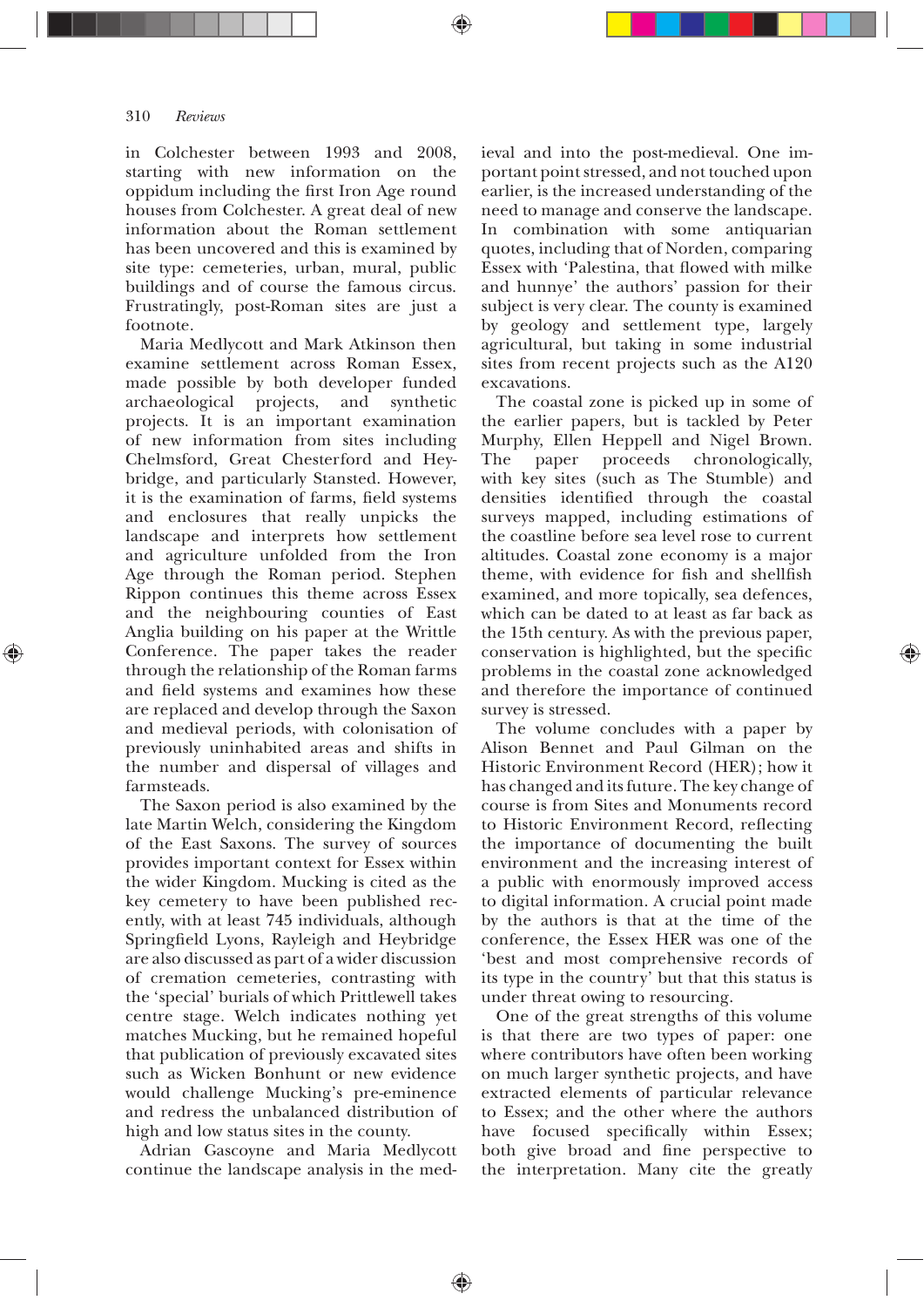increased dataset since Writtle, mainly through developer funded fieldwork, but also publication of old sites, aerial mapping and even field walking. Urban archaeology is lacking in the volume and could have been included in more detail. Many authors have included research priorities, so we have not only a superbly detailed volume of landscape change, but also a regional research agenda. The book is a model for other counties.

# *Jane Sidell*

*Roman Roadside Settlement and Rural Landscape at Brentford: Archaeological Investigations at Hilton London Syon Park Hotel, 2004—10.* By Robert Cowie, Amy Thorp and Angela Wardle. Museum of London Archaeology, Archaeology Studies Series 29, 2013. Pp xiv + 114, 78 figs, 22 tables. ISBN 978 1 907586 19 4. Price:  $£15.00$  pb.

This volume is an important exploration of a Roman settlement within the hinterland of Londinium, all too rarely seen under the sprawl of modern Greater London. The settlement at Brentford lay *c*.15km west of the Roman city, at a crossing point of the River Brent, close to the confluence with the Thames, and developed on the strategically important road to Silchester and the west. At its height, in the 2nd century AD, the settlement extended over 1km along the road.

The excavations at Syon Park make a significant contribution to our knowledge of this settlement. The site yielded a good sequence, from the mid-1st to early 5th century AD, with the excavations forming a transect of the settlement, extending some 150m back from the road, at the north end of the investigated area. The detail of the sequence is discussed in chapter 2.

The main east—west road through the settlement is suggested to date to the early 2nd century AD (p 14), although the dating evidence for this is unclear. Early and mid-2nd century AD pottery is present in the fills of the street-side ditches, but there appears to be no dating evidence from the earliest street surfaces/construction levels themselves. To the south of the road, Open Areas 3 and 4 (pits and field systems) were dated to the mid-1st century AD, and it is hard to believe

that the road was not already in existence at this point. The authors acknowledge this in their later discussion (pp  $46-7$ ), but the presentation of the dating evidence and phasing here is confusing (see below).

There is an interesting sequence of subsequent activity, including modifications to the road, and the development of adjacent field systems and, in period 3, two timber buildings which were destroyed by fire. Again, the dating of these buildings is difficult to unpick: the suggestion that these were constructed in the late 2nd century AD (p 29ff) seems to be based on material from floor surfaces (but on a floor; within a floor construction; within a sequence of floors; in the primary floor; etc?). There were 'considerable amounts of residual pottery' (p 30) but the only material attributed to a constructional phase 'from a posthole' (p 30) is simply dated to post AD 120. The destruction is suggested as post-dating AD 150 $-200$  (pp 32 and 34). The site appears to have continued in use, with the road continuing to function, and pits, ovens, burials and a possible sunken-floored building extending the sequence into the later 4th or perhaps early 5th century AD.

The wider discussion of the settlement, in chapter 3, places the excavations in an excellent wider context (3.1 and 3.2). This is followed by very useful discussions of the layout and organisation of the settlement  $(3.3)$ , buildings  $(3.4)$ , water supply  $(3.5)$ , rubbish disposal (3.6), dress and personal possessions  $(3.7)$ , crafts  $(3.8)$ , food preparation, cooking and consumption (3.9), agriculture  $(3.10)$  and burials  $(3.11)$ . It is good to see the results of the work being synthesised in this thematic manner.

The important and large assemblage of finds and environmental data are discussed in specialist appendices (ch 5). These provide an important opportunity to review material from the hinterland of Londinium and merit the scale of presentation afforded to them. Indeed, one might have hoped for more, as some of the material is somewhat dissipated by its inclusion in the structural sequence, where the detailed evidence is somewhat lost: it could simply have been cross-referenced from the specialist reports. The plant remains are particularly useful, and the pottery, glass and metalwork all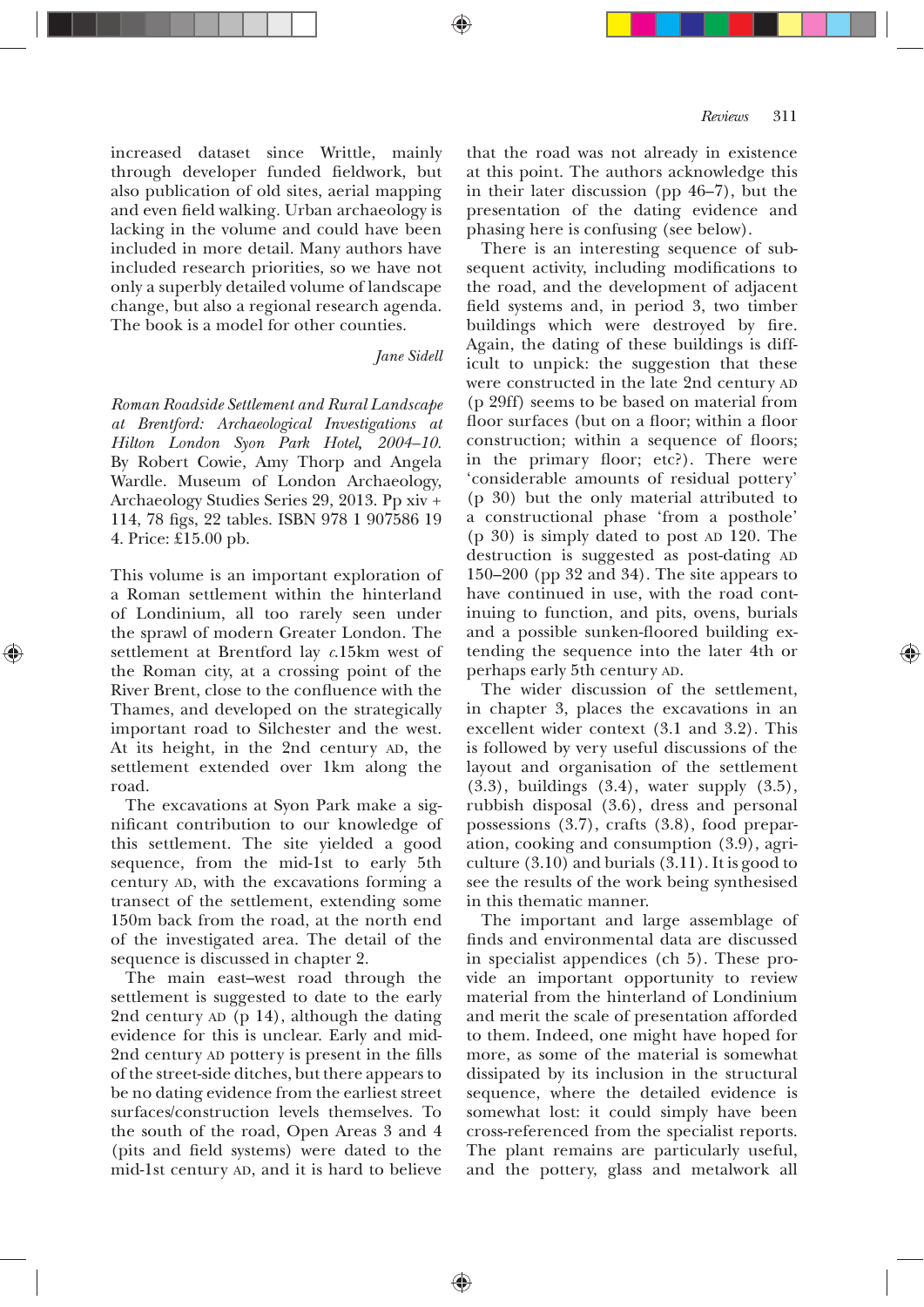help to show the penetration of high quality material into the hinterland of the city perhaps unsurprising along such a strategic route. In general, the report is well illustrated (as we have come to expect from a MOLA report), with clear figures and a good use of colour throughout.

The major problems with this report are the difficulties in the presentation of the stratigraphic sequence and the dating evidence. Overlong descriptive text tries to set out the dating evidence, but this would have been much clearer in dating tables (an elegant expression of the evidence, enabling the reader to understand the scale of residual material, the material seen as crucial to the assigning of a date range, etc). It was also difficult, and in many places impossible, to relate this to processual events (*eg* the difference between fills of roadside ditches and material in the road construction, crucial to considering the date for the layout of the road; or the dating of a building from constructional, as opposed to use or destruction processes). Again, a dating table could effectively present this evidence with clarity, supported by a more focused discussion of residuality and intrusive material (the latter seems to be used to dismiss evidence on a number of occasions). Similarly, the abandonment in MOLA reports of land-use diagrams, to demonstrate stratigraphic sequence and land-use development, makes the understanding of the relationship of different elements only presented in plan difficult.

A more general complaint is that of quantification. Sherd count is used in places, but this is not as useful as Estimated Vessel Numbers (EVNs), which surely should by now be standard recording procedure if we want to be seriously able to integrate this data. The report states this was undertaken (p 73), but we are not presented with any of this (and only a few weights). Tabulated data would be so much more easily used, as opposed to sprawling narratives and only lists of illustrated material. This does not help with the reuse of data. Similarly, the ceramic terminology, developed using the Museum of London fabric collections at its core (R Tomber & J N Dore *The National Roman Fabric Reference Collection: A Handbook* Museum of London Archaeology Service (1998)), is

not used. Why now different codes, with no reference to how these build on, or differ from, the accepted codes developed in that study? There may well be a need to refine and develop the coding, but there is also a basic need to explain, so that this data can be compared with earlier published material. The whole strength of this important study of Brentford lies in the ability to compare material with Londinium, other settlements in its hinterland and further afield (eg D Perring & M Pitts *Alien Cities: Consumption and the Origins of Urbanism in Roman Britain* SpoilHeap Publications (2014)). Overall, this is a very important report, but it is let down by the failure to clearly present the data, especially aspects of sequence and ceramics, undermining its value.

## *Tim Williams*

*The Upper Walbrook Valley Cemetery of Roman London: Excavations at Finsbury Circus, City of London, 1987—2007*. By Chiz Harward, Natasha Powers and Sadie Watson. Museum of London Archaeology Monograph 69, 2015. Pp xvi + 210, 141 figs, 60 tables. ISBN 978 1 907586 25 5. Price: £25.00 hb.

This handsomely produced volume is the 69th in the Museum of London Archaeology Monograph Series and presents the results of six excavations carried out between 1987 and 2007 in the Finsbury Circus area of the City of London. The main focus of the report is of an extramural Roman cemetery that was established on poorly drained land crossed by meandering streams to the north of the Walbrook valley. Around 125 inhumations and ten cremation burials were recorded, broadly dating between AD 43 and AD 400, with the main period of use being between AD 120 and AD 200.

The main body of the report presents a site description in a series of six chronologically based periods, the first relating to pre-Roman land use, three periods relating to the Roman cemetery and two to medieval and post-medieval features. This is followed by a general discussion, a catalogue of the Roman burials and specialist appendices relating to the finds assemblages, palaeoenvironmental remains and human skeletal material.

The elegant report modestly masks the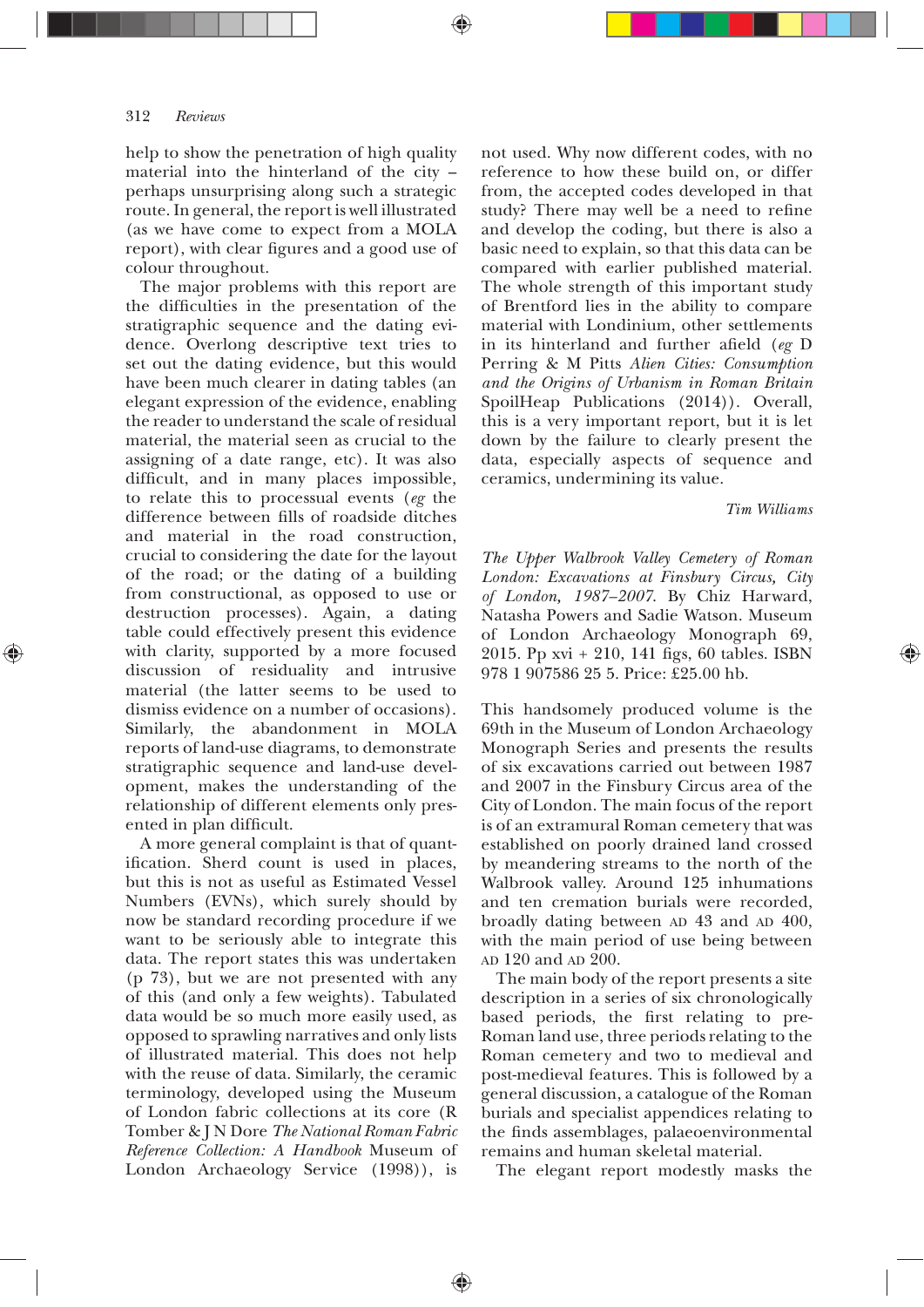complexity of the interventions and the stratification it presents. The six excavations were conducted by two different organisations (Museum of London Archaeology (MOLA) and the Department of Urban Archaeology (DUA)) over two decades when no doubt approaches to recording stratigraphy and artefact assemblages changed (for example it was not possible to integrate the animal bones or plant material from the DUA sites because of the recording methods employed). The excavations themselves were not simple open area exercises, but highly fragmented into small blocks of strata separated by the basements, foundations and services of the standing buildings. Moreover, the stratification was complicated in itself in that much of it was waterlain and subsequently repeatedly eroded and otherwise modified by the action of the stream channels that characterised the area in the past. This reviewer's experience of excavating and recording fluvial and reworked deposits at the Thames riverside in the early 1980s suggests that the deposits described here would present a challenge in correlating and articulating the stratigraphic sequence.

That the authors have managed to overcome this challenge and present such a clear and lucid description of the archaeological sequence is highly commendable. Indeed, the overwhelming impression given by the entire volume is that of consummate professionalism, clarity and the desire to communicate results without obfuscation. The site description takes the reader through the developing story of the site clearly and unambiguously, integrating information about finds, pottery, human and animal bone and palaeoenvironmental data as it goes and (importantly) rigorously crossreferencing such data to the appropriate specialist reports, figures and tables. Where used, technical terms are explained in plain English.

Another attractive aspect of this report is that it does not assume a detailed knowledge of London's topography or history from the reader. References to other sites, street names and natural features are clearly explained, aided by some very useful maps. The figures throughout are excellent, with good use of colour, and in particular the use

of a mini 'key map' on each of the detailed plans, allowing the reader to orientate the position of the detail to the overall site plan works very well. The decision to print the long, linear site plans across two pages rather than rotate them through 90 degrees and present them landscape on a single page also helps the reader follow the descriptive narrative, whilst the quality of the binding is such that little, if anything, is lost in the printing gutter. Photographs have been intelligently selected and complement the text; being in full colour they also contribute to the attractiveness of the volume. Thus this report is a model of lucidity and presentation, accessible to a broad readership and thus able to communicate its complex story of site development with clarity and simplicity.

The story it has to tell is fascinating. In the pre-Roman period the area was characterised by several meandering stream channels; these were subject to repeated water management initiatives throughout the Roman period with only limited success, the area continuing to be prone to erosion by water channels and perhaps seasonal flooding. It was in this landscape that a Roman cemetery was established, for reasons that remain unclear. A simple road was created running parallel to a major drainage ditch, around which a series of burials were made, mostly in the 2nd century AD, but continuing into the 4th century AD. There was no particular burial rite, though many of burials had some intriguing individual features. A cluster of cremation burials was positioned on a patch of slightly drier ground in the 3rd or 4th century AD.

What was remarkable, however, was that the cemetery was established in a landscape that was still being actively eroded by meandering stream channels and seasonal flooding. Thus many burials were disturbed by water action, and analysis of the quantities of disarticulated human bone recovered suggested that parts of the bodies were being washed downstream. This presents a macabre picture of funerals taking place in an area where decomposing bodies were in plain view, revealed in the sides of stream channels, offering fertile ground for discussion about Roman attitudes to death and burial.

This is particularly relevant to the well-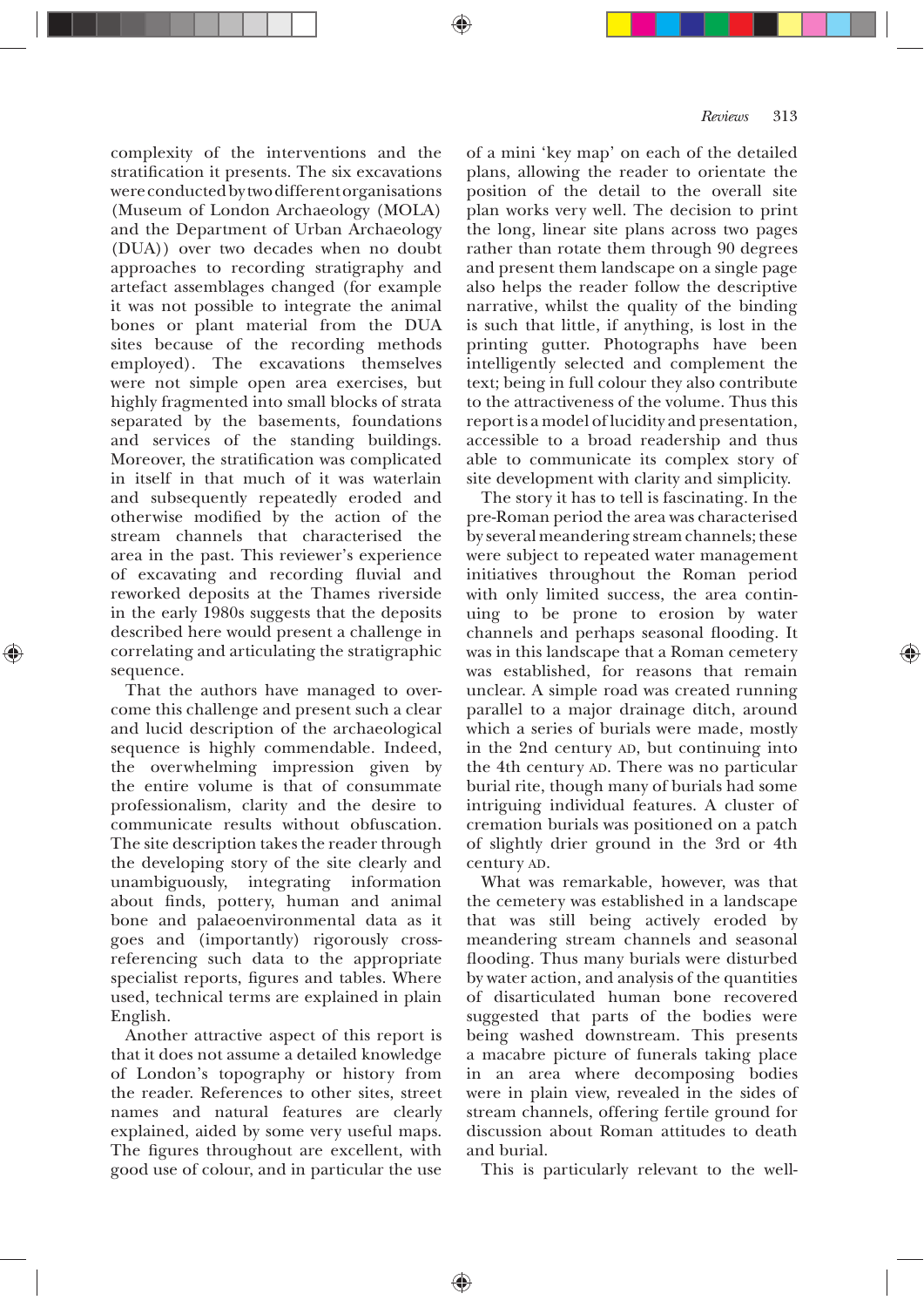known preponderance of human skulls found in the Walbrook valley which, as every schoolboy knows, represent the beheaded victims of Boudica when she sacked London in AD 60/61 (though several other more sober interpretations have been offered over the years). In the light of this study, the skulls may best be understood as the heads of bodies inhumed in the wet, waterlogged cemetery to the north of the Walbrook valley, eroded from their erstwhile last resting place and water-rolled some distance downstream. All of this and more is discussed most fully, drawing on data from other sites and the antiquarian material contained in the archives of the Museum of London.

In summary, therefore, this volume is an articulate, well presented and valuable contribution to the study of Roman cemeteries in London and issues of Roman death and burial more generally. Its clear and accessible structure also makes it an enjoyable and informative read to a very wide audience who might not have specialist research interests or knowledge of the period. It can thus be recommended unreservedly, and the authors should be congratulated for such a professional and articulate achievement.

## *Peter Clark*

♠

*Ivy-Mantled Tower: A History of the Church and Churchyard of St Mary, Hornsey, Middlesex*. By Bridget Cherry. Hornsey Historical Society, 2015. Pp 133, 199 figs. ISBN 978 0 905794 53 2. Price:  $£19.50$  hb.

Everyone who has studied historic buildings will be familiar with the name of the author of this book. She brings her considerable knowledge to the study of what are really three now lost church buildings, the churchyard and the tower, the lone survivor of the medieval church of St Mary Hornsey. The volume also covers community efforts to secure the conservation of the tower and the maintenance of the churchyard.

A major focus of the book is on the medieval church; the tower represents the only surviving fabric from this building. The author has assembled a wide range of illustrative material from numerous archives and museum collections, firstly to demonstrate the romantic, rural focus on the church and churchyard as an area of natural beauty and antiquity on the edge of London during the 18th century, and secondly to use the illustrations to assess the built fabric of the lost building and most impressively how the medieval church changed over time.

The documentary evidence for the medieval church is limited, with the first historical reference dating from 1291. Much of the evidence for investment in the fabric and the presence of a chapel dedicated to the Holy Trinity in 1401 comes from wills specifying burial locations, donating funds for building work or paying for requiem Masses. Building works to the Trinity chapel received gifts in 1428 and 1452. Donations in 1460 then refer to the Trinity aisle. Architectural evidence from the many illustrations suggests the south aisle as the most likely candidate.

Later chapters cover the adaptation of the medieval building following the Reformation, after an interesting discussion about the decoration of the early 16th-century font. The church in the 17th century is interpreted from records of the monuments sourced from a variety of archives and identified on many of the internal views. Biographical details of rectors in and around the restoration of the protestant settlement under Elizabeth I and the impact of the Commonwealth on the fabric of the church, the clergy and community are placed in context with the study of the church fabric and references from church records.

The same approach is taken for the 18th century where the rectors and illustrative material provide a framework for the interpretation and development of the building. It is during this period where the availability of well-kept records document a building programme starting in the 1770s, that included work to the bells hung in the tower where the bell frame has an inscribed date of 1775.

The proposal for the demolition of the medieval church inspired new antiquarian interest that provided many of the records of the monuments and the interior. The late Georgian church is significantly better documented than the medieval church. Illustrations show the ground plan, seating arrangement and crypt as well as a range of information about the fundraising for the new building, the installation of many of the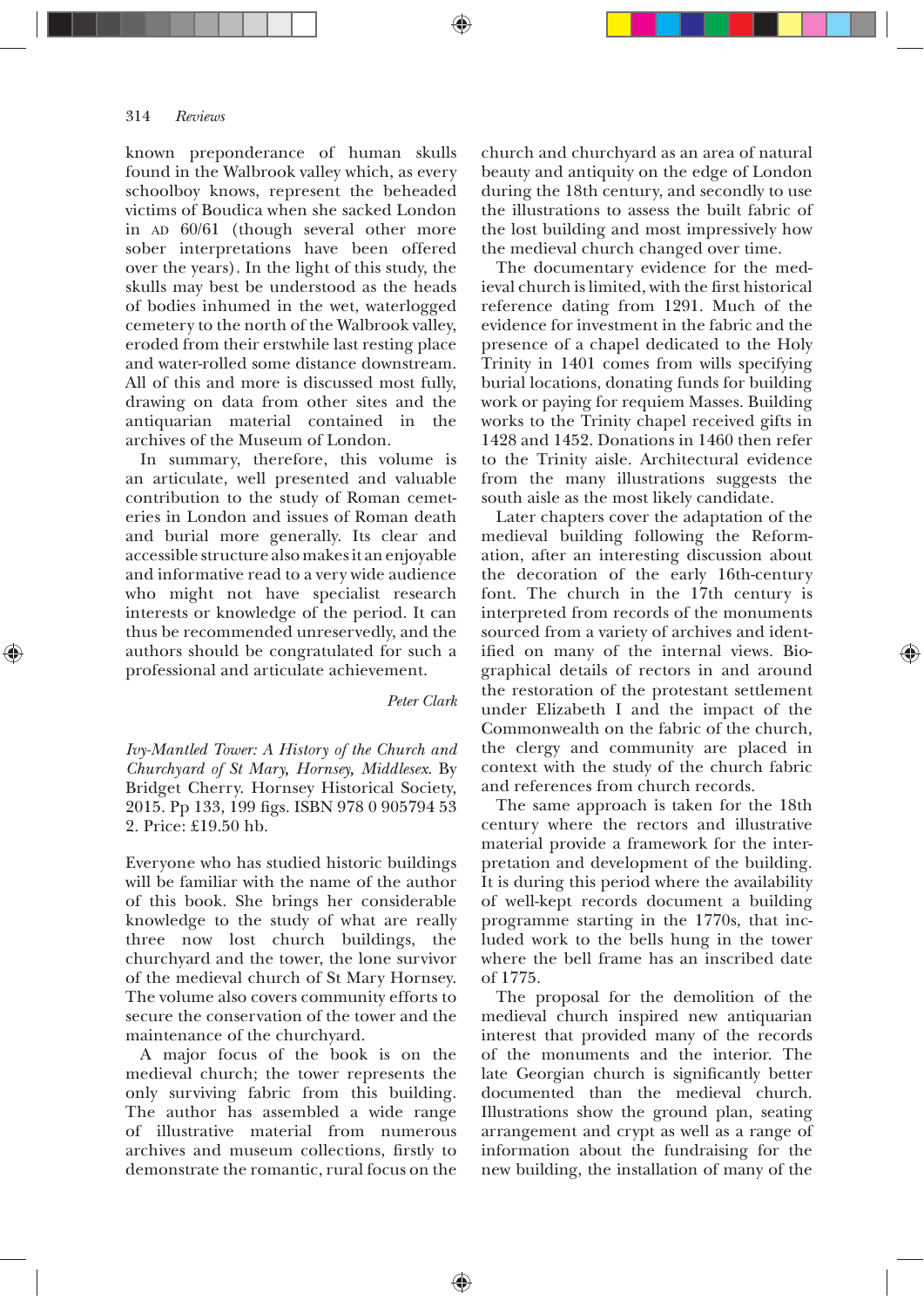monuments from the medieval church and raising the height of the tower by an additional stage. This church stood until 1927 when the body of the church was demolished, leaving the tower standing for the church bells.

The third church was built in 1889 outside the churchyard, on a scale to support the population of a London suburb. This church suffered war damage from an incendiary bomb and blast damage caused by a nearby V2. This damage was compounded by settlement, and by 1965 underpinning and various extents of demolition were presented as options to preserve the building to some extent. The church was demolished in 1969.

The final chapter of the book examines the community's role in raising funds for the conservation of the church tower and managing the churchyard as an amenity space for the people of Hornsey. As such it provides a useful case that other communities could follow to help secure historic buildings that are unlikely to find a commercially viable use. This volume is an excellent example of a knowledgeable author efficiently mining the information about lost buildings and integrating the different sources. Beyond any interest in the Hornsey churches themselves this book is a valuable, accessible example of how to go about this type of study.

*Chris Constable*

♠

*The Building Accounts of the Savoy Hospital, London, 1515—1520*. Edited by Charlotte A Stanford. Westminster Abbey Record Series VIII, The Boydell Press, 2015. Pp xxvii + 462, 18 figs. ISBN 978 1783270 66 9. Price: £60.00 hb.

Henry VII's Savoy Hospital of 1520, a large complex south of the Strand, is little known. It is said that the king himself drew up the plan of several large ranges, influenced by contemporary Spanish and Italian models. He endowed it well, but it failed as a hospital and dwindled into obscurity and other uses within 50 years. The only surviving fragment is a chapel, rebuilt several times. One welcome compensation, therefore, is this publication of detailed building accounts, that is workers' wages for almost three years from September 1512 to July 1515, and details of materials and piecework on the site for almost seven years from August 1513 to April 1520. They are in Westminster Abbey Muniments (WAM 63509).

In her introduction, Professor Stanford describes the history of the site from its origin as the palace of Peter of Savoy, uncle of Eleanor of Provence, which was partly blown up during riots in 1381; then Henry's project and the buildings of the hospital, as far as the accounts illuminate them, which is considerably. The master carpenter was Humphrey Cook, who also built the surviving hall roof at Christ Church Oxford, so the Savoy roofs, which are almost totally unknown, must have been special.

More than half the book is taken up by a transcription of the fastidious records by the clerk who paid the workers' wages every fortnight. Scores of masons, joiners, carpenters and bricklayers are named. For a missing day, a black mark. From this we learn much about the ebb and flow of craftsmen and labourers on a major building site — and the frequent interruption of holidays. In the first few weeks of the account, for instance, the majority of workers were absent (and were presumably told to be) at Michaelmas, 29 September, at the Feast of Edward the Confessor, 13 October, and at the Feast of SS Simon and Jude, 28 October.

The accounts of materials and work from 1513 to 1520 will be of wide interest. The prices and methods of transport of various stone types are catalogued: Caen, which was first landed at St Katharine's near the Tower, Burford which came via Culham (Oxfordshire), and Reigate which came overland to the wharf at Vauxhall. Tiles came from Marlow (Buckinghamshire), many loads of timber from St Albans Abbey (Hertfordshire). Lead and plaster were bought in bulk at Billingsgate. Ironwork is given in detail, including nearly half a million nails, but not its sources. The study also contains a useful glossary of medieval building terms.

This publication provides a glimpse into a large and well-run construction workshop on a royal site at the end of the medieval period. For London, it helps to fill the long gap between published accounts of medieval works at Westminster and the building accounts of Wren's St Paul's in the late 17th century.

*John Schoþeld*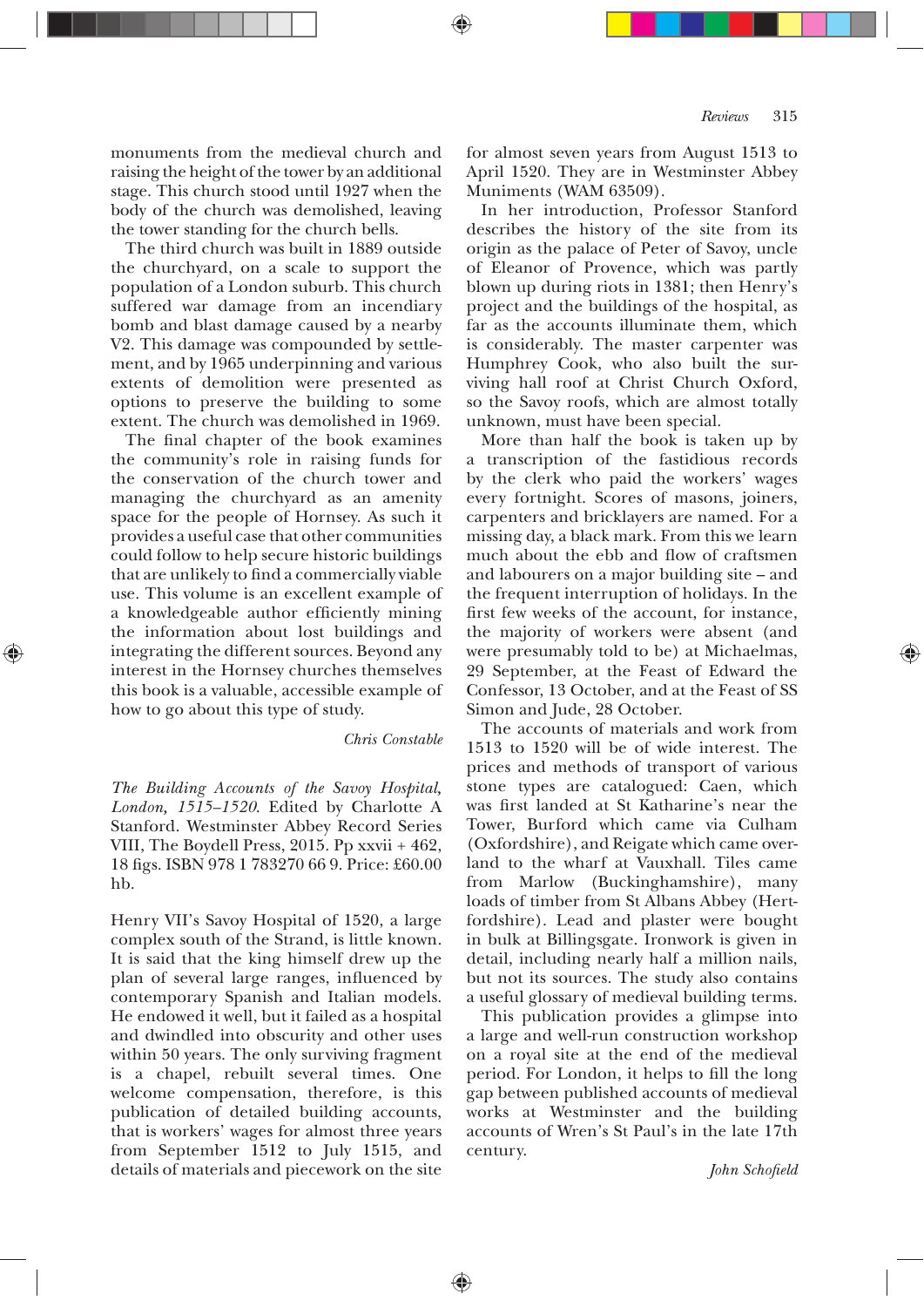*Shakespeare in London*. By Hannah Crawforth, Sarah Dustagheer and Jennifer Young. Bloomsbury, 2015. Pp  $x + 262$ , 8 figs. ISBN 978 1 408145 96 8. Price: £16.99 pb.

It is well known that Shakespeare set most of his plays in exotic locations such as Athens, Verona, Illyria and the like rather than London – or did he? The authors of this stimulating book show that London 'became a part of him and his writing'. As befits a trio of literary scholars, the three authors write seamlessly. All three have Kings College London links and London is clearly as important to them as it was to Shakespeare. The book presents a new way of looking at the plays — and perhaps a new way of looking at London. Regardless of where the discussed plays are set globally, there is a relation to London.

The book is very much a literary, linguistic and historical (though not archaeological), one but its topographical nature certainly contributes to our understanding of London in the late 16th and early 17th centuries. Historians and archaeologists know what a pulsating metropolis London was in the 16th and early 17th centuries. It was not only the largest city in the realm, but as the capital it was also the centre of political, economic, legal and religious life. Shakespeare arrived in London in the late 1580s and was certainly a power to be reckoned with by 1592.

The authors have chosen eight plays set chronologically and in eight locations across London - specifically from west to east — to illustrate themes ranging from violence in Tyburn to science in the City ending up with an epilogue in the Tower. The first chapter takes Titus Andronicus, one of Shakespeare's bloodiest pieces, to look at the downside of Tudor life and death. The range of 'entertainments' available to Londoners included dramatic and real violence. Tyburn is indeed the most famous venue for executions, but there were also gallows in Finsbury Fields next door to the Theatre in Shoreditch, and the cruel animal baiting could be seen near the Rose and Globe. *Richard II* is chosen to illustrate court life in Whitehall, where Shakespeare explores social unrest, protection and patronage of playwrights as well as aspiring politicians. The play itself took on political

♠

meaning as the Essex conspirators paid to have it played by Shakespeare's company at the Globe. Class differences are illustrated in *Romeo and Juliet* in the Strand, the highway between court and commerce and thus a cauldron of change. *The Merchant of Venice* was almost certainly first performed at the new Blackfriars theatre just east of the Inns of Court. This 'third university' area not only was the focus of legal training but provided ready audiences for the nearby theatre. The Shakespearean theatre and its managers, writers and players were constantly embroiled in lawsuits and contract disputes which has incidentally provided a wealth of information on the subject. St Paul's is the appropriate venue to discuss religion within *Hamlet*. However, St Paul's itself was a wellknown meeting place and its churchyard was the centre of the printing, publishing and book selling trade — the emerging power of the printed word was harnessed by God and Drama. Although *King Lear* is used as the vehicle to discuss medicine, the chosen venue of Bedlam (recently excavated by MOLA) concentrates on mental illness with the interesting notion of 'Bedlam as theatre'! Lear was as disturbed as the inmates at Bedlam and witchcraft was never far away in the Tudor mind. *Timon of Athens* is used to look at economy but chooses the King's Bench prison in Southwark to explore the murky world of excess, downfall, debt and poverty. Again there is a comparison between the Southwark that hosted playhouses and prisons almost side by side. Again these were venues know by playwrights such as Dekker incarcerated in the King's Bench for years. The chapter on 'experimentation in Shakespeare's London' uses Prospero's magic in the *Tempest* to look at the hub of scientific investigation centred in Lime Street though the play was performed at the Blackfriars where Shakespeare was able to provide dazzling musical and visual effects. It is also a play that illustrates the desire and knowledge of exploration and travel. The epilogue discusses the little known *Henry VIII*, whose actions 'spans the trajectory of this book' from Whitehall to the Tower of London representing another, darker, aspect of power. We might note the irony that a performance of *Henry VIII* at the Globe brought about its destruction in 1613.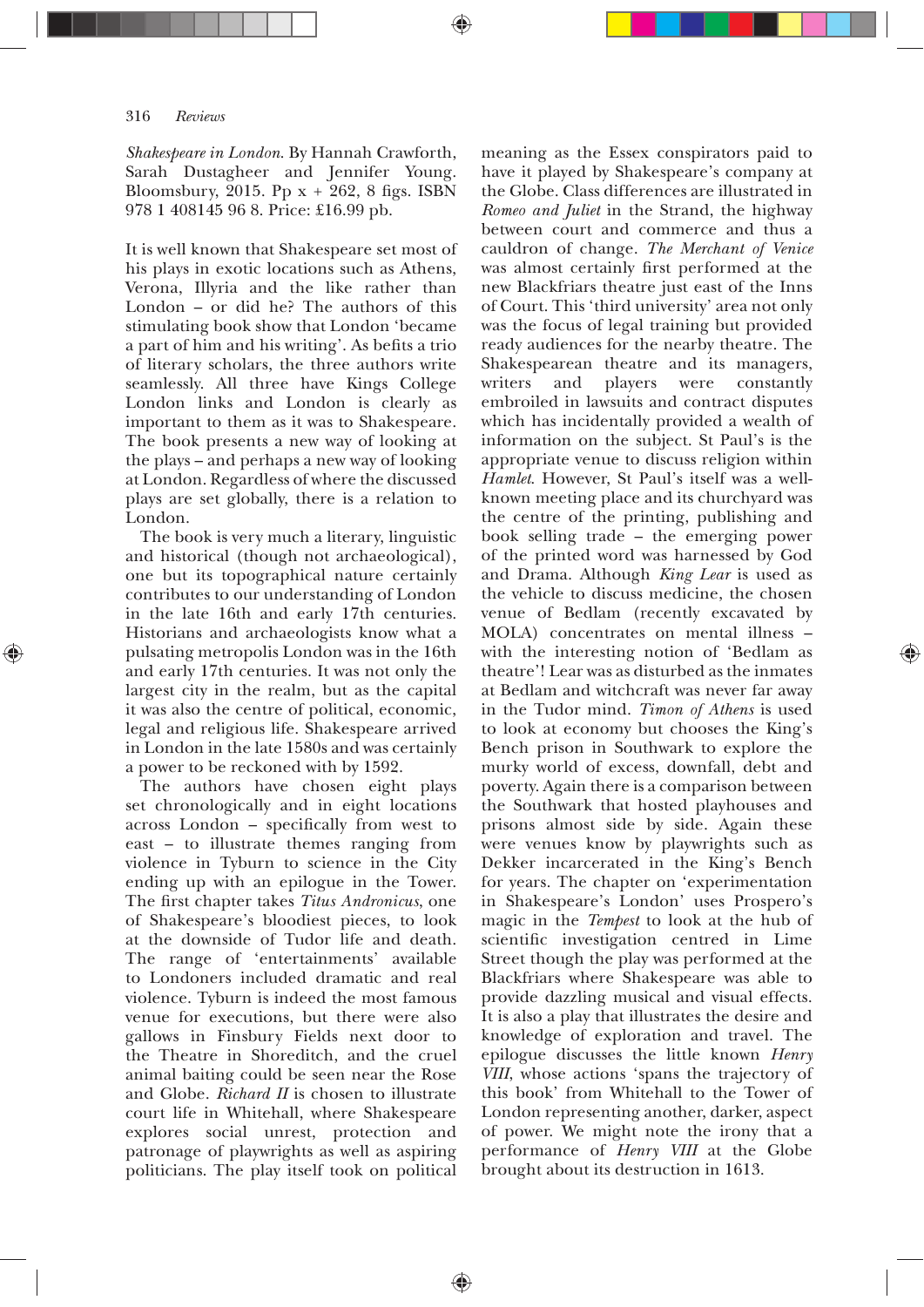London therefore, could provide a cosmopolitan quarry of personae, plots and actions from all aspects of the fickle population — high and low. Shakespeare's acumen and observance of his own surroundings provided all the necessary clothing for his myriad plots.

*Julian Bowsher*

*The Spitalþelds Suburb 1539—*c *1880: Excavations at Spitalþelds Market, London E1, 1991—2007*. By Chiz Harward, Nick Holder and Nigel Jeffries. Museum of London Archaeology Monograph 61, 2015. Pp xx  $+361, 264$  figs, 24 tables, CD supplement. ISBN 978 1 907586 29 3. Price: £35.00 hb.

Over a 20-year period (1990—2010) an enormous (4ha) extramural site lying between Bishopsgate and Spitalfields Market was redeveloped. In one of the largest and longest-running archaeological endeavours ever undertaken in Britain, more than 150 MOLA field staff excavated the site's Roman, medieval and later archaeological deposits. The monograph reviewed here deals with the period after the Reformation; it is one of four which will in due course present the full range of evidence from the site. The excavation of this extraordinarily interesting area — the enclave of rich Tudor Londoners which descended into the notorious slum depicted by Gustave Doré and was made famous in Jack London's *People of the Abyss* (1903)— offered an opportunity to throw fresh light on the lives of the people of Spitalfields whose remains in death were studied so memorably by J Reeve and M Adams (*The Spitalfields Project: Vol 1, the Archaeology, Across the Styx* Council for British Archaeology Research Report 85 (1993)) and T Molleson and M Cox (*The Spitalþelds Project: Vol 2, the Anthropology, the Middling Sort* Council for British Archaeology Research Report 86 (1993)).

The volume first describes the development of the suburb from the dissolution of the priory and hospital of St Mary Spital in 1539 to  $c.1660$ . It shows the manner in which the complex sequence of property transactions which followed immediately after the Dissolution defined the pattern of land ownership, and thus the layout of the

area, for the next four centuries. Initially the extent of demolitions and changes to the priory buildings was surprisingly limited; the canons' infirmary, for example, a large timber-framed complex, survived largely unaltered into the  $17$ th century. Interesting continuities emerge across the Reformation; they include the retention of the cemetery chapel and Spital pulpit cross, where Easter sermons had been preached since the 14th century. The chapel was rebuilt in the 1580s and 1590s with its open-sided two-storeyed viewing gallery with banks of tiered seating, reminiscent of a theatre, where the mayor and aldermen of the City could listen to the Easter sermons delivered from Spital cross. As the late Christopher Phillpotts shows in a fine essay discussing the governance and administration of the area, its former monastic status also had a significant bearing on the subsequent character of its population; the fact that it remained an enclave immune from parochial authority attracted protestant nonconformists, Quakers and Huguenot settlers, whilst the right of sanctuary which obtained there until 1697 made it attractive to criminals, prostitutes and debtors.

The section describing the developments before 1660 also includes a notable collection of plans of pre-Great Fire houses, with valuable evidence of construction practice (many of the structures were timberframed), internal features (garderobes, fireplaces, floors) and external structures, yards, cesspits and wells. Other highlights include an account of Artillery Ground (Ben Jonson's 'seed-plot' of the Civil War) where a firing range where cannon were proofed has been identified. A small but massively defended star-shaped defence found there is seen as a practice fortification of the 1630s rather than a Civil War fort. Here the account of the archaeology is enlivened by documentary evidence for the firework displays which took place on the site in the early 17th century, leading on to the story of the firework-maker killed there in an explosion in 1669.

In Part III the development of the area after 1660 is described — much of it taking the form of streets of low-cost and moderately sized row houses of brick with standard tworoomed plans, built on former fields from the 1680s, but including some properties of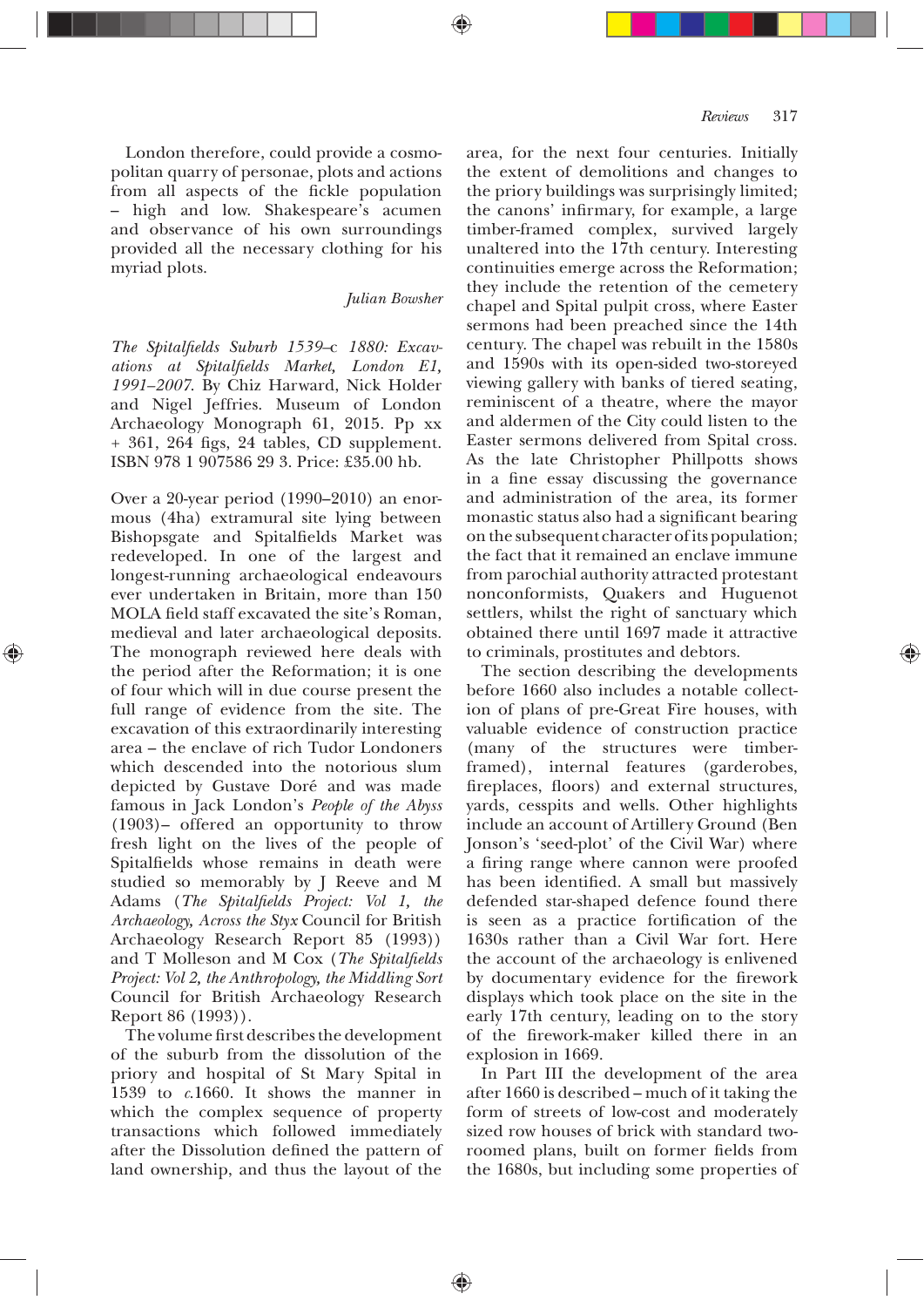much higher status, notably the houses of wealthy silk merchants in Spital Square, and with a chapel and the cruciform predecessor to Spitalfields Market. The publication of dozens of late 17th-century and 18thcentury house plans is a valuable addition to the corpus of records of the London house, especially as the publication is rich in fascinating details of their construction, such as the creation of basements by raising the new roads on burnt debris derived almost certainly from the clearances following the Great Fire of London.

There is much to enjoy in these site narratives. They successfully integrate a series of clearly structured accounts of the excavated evidence (no doubt selected from a vast mass of detailed information) with a masterly command of a wide range of documentary and cartographic sources. By the early 19th century the historical accounts become evocative descriptions, drawing not just on commercial and legal documents but on such enlivening sources as the Proceedings of the Old Bailey Criminal Court. Thus an excavated foundation becomes a pub where a blind fiddler performed and a stolen painting hung in a firstfloor room. Throughout, the excellent series of coloured site plans (a great bonus of the move to full colour publication), intelligently grouped with extracts from historic maps and closely integrated with the text, is an admirable feature, as is the skilful balance of telling detail with the ability to present the big picture.

In the style now well established in MOLA reports, the artefactual and environmental evidence is presented as part of the site narrative, rather than taking the form of separate appendices, thus achieving a close match of object, environment and context. Where the evidence is not especially remarkable, the account moves along swiftly; some buildings are simply published as block plans. By contrast, in those instances where good assemblages of artefacts or ecofacts were recovered, much fuller documentation is published and a concerted effort made to interpret the context with the full range of evidence. Just occasionally the summary treatment can be frustrating; this reviewer, for example, would have liked to learn more about the interesting floors of reused

♠

medieval decorated tiles and later paving tiles in the house of the Master Gunner and in Building 501, which are given only short descriptions and are illustrated only by general site photographs (pp  $79, 83$ ). On the other hand, the reader will need patience to follow the fulsome accounts of the 70 selected contexts whose artefactual and environmental contents are presented, and this reviewer would sometimes have preferred a photograph to a paragraph of detailed description of objects which are not illustrated (failing that, it would have been useful to see some of these objects in the accompanying CD). Nevertheless, the accounts represent a high level of finds identification, including full publication of the 19th-century material which has only recently been the subject of much serious attention in Britain, and are often enriched by wide-ranging references to parallels elsewhere in Britain, in continental Europe or in North America.

The final section of the volume (Part IV) takes the form of a series of extended essays which draw together the main themes of the project: governance and administration; sanitation and rubbish disposal; household economy (including botanical evidence); leisure (in which there are excellent accounts of the glass by Lyn Blackmore and clay pipes by Jacqui Pearce); the working life of the area including its silk industry; its Huguenot and Jewish communities; the religious life; and the physical growth and architecture of the early suburb. All are valuable; I will mention three specifically.

First, Nigel Jeffries' wide-ranging account of household economies, which builds on work in North America, is a significant development in the study of post-medieval finds in Britain; here the treatment of the 19th-century ceramics is particularly notable. The excavation yielded the largest collection of post-medieval artefacts ever recovered from London, providing a succession of groups well suited to this purpose. Jeffries uses it to discuss not just such matters as the growth in drinking coffee and tea, but such niceties as the question of whether changes in meal times are detectable in the archaeological record. Here the specialist will use the accompanying CD-ROM, in which the mass of supporting data is tabulated.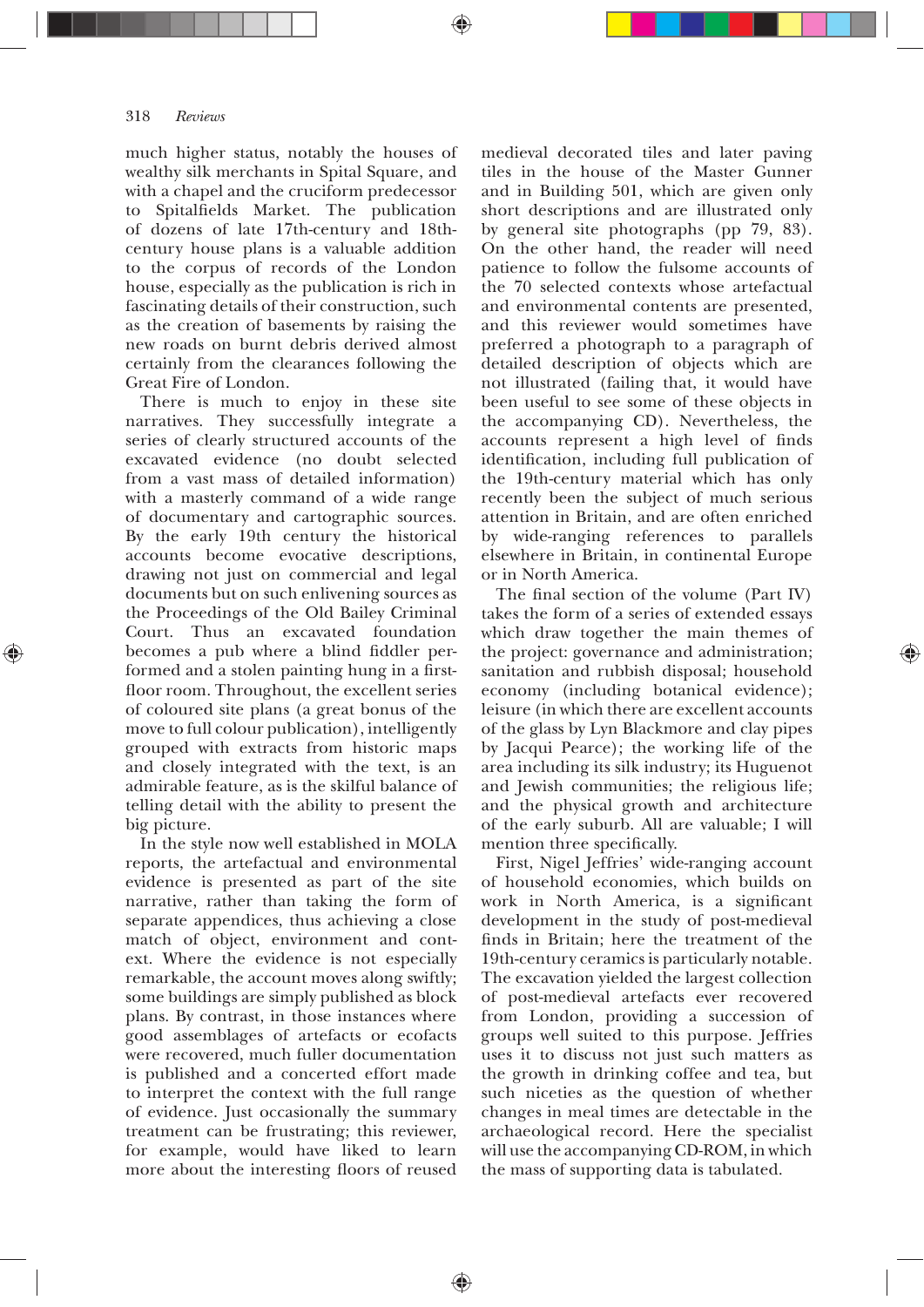Second, the systematic study of a huge collection of botanical remains, including some as late as the late 19th century, is a notable feature of the excavations, brought together in Anne Davis' discussion. It shows the ever-widening range of plants consumed by Londoners in the postmedieval period; alongside the strawberry, raspberry/blackberry and fig commonly found throughout the period, she charts the arrival of — for example — rice, tobacco, black pepper and even such exotica as allspice from the West Indies.

Third, Nick Holder's discussion of the houses of Spitalfields is a memorable concluding essay. It shows that, when the principles underlying the arrangement of the house are understood, much more can be inferred from the archaeological evidence than excavators commonly realise.

Over the last decade and more Museum of London Archaeology's impressive output of volumes has been unequalled in Britain. This volume is of international importance. It is difficult to think of any piece of postmedieval urban archaeology conducted on such a grand scale, and published to such a high professional standard, anywhere on earth.

# *John Allan*

♠

*St Marylebone's Paddington Street North Burial Ground: Excavations at Paddington Street London W1, 2012—2013*. By Michael Henderson, Adrian Miles and Don Walker. Museum of London Archaeology, Archaeology Studies Series 34, 2015. Pp xiii  $+$  135, 124 figs, 55 tables. ISBN 978 1 907586 38 5. Price: £15.00 pb.

This volume is packed with information and delivers a good narrative of the lives of the 18th- and early 19th-century population whom the burials excavated here represent. On one level this volume works as a companion to the earlier and longer MoLAS monograph from 2008 which deals with the St Marylebone church and churchyard (A Miles, N Powers, & R Wroe-Brown with D Walker *St Marylebone Church and Burial Ground in the 18th to 19th Centuries: Excavations at St Marylebone School, 1992 and 2004—6* Museum of London Archaeology

Service Monograph Series 46 (2008)); both the documentary and osteological aspects show great similarities across the two burial grounds. The new volume is also very good as a stand-alone volume which is accessible to the general reader as well as those with particular historical, documentary or osteological interest.

The presence of known individuals is also a powerful tool for the osteologist and one of the most interesting parts of the book is the comparison of osteological age with actual age (given in the breast plates or other records). For individuals under 25 years old the actual and osteological age agrees very well. By the time that osteological age of 36–45 is reached this can include individuals with actual ages of as young as 30 or as old as 77. And the final group of 46 and older osteological age includes a few individuals with an actual age up to 80.

At the other end of the human life span, a study uses dental radiometry to investigate the stages of development and eruption of the teeth of the subadult individuals, who had been identified via the breast plates. The illustrations of radiographs showing the milk teeth with the permanent teeth still developing within the jaw below them are of great interest to those interested in dental morphology and development. This technique helps to refine the accuracy of the dental age assigned by the osteologist looking at the visible dentition. This is important for the continuous testing and improvement of the methods which are commonly used on populations for which we may have no breast plates or personal documentary evidence. It was also reassuring to see that the osteological section included a test of inter-observer error, which is important and not always covered in publications.

The population revealed is of a higher social status than many of the burial grounds excavated within London in recent years, with skilled tradesmen, clergy and gentlemen amongst the professions recorded. The osteological analysis reveals interesting evidence of various conditions which show visible changes to the skeleton. Several toe and finger joints show arthritic damage consistent with gout which, historically at least, was thought of as the rich man's disease. Other conditions such as rickets were once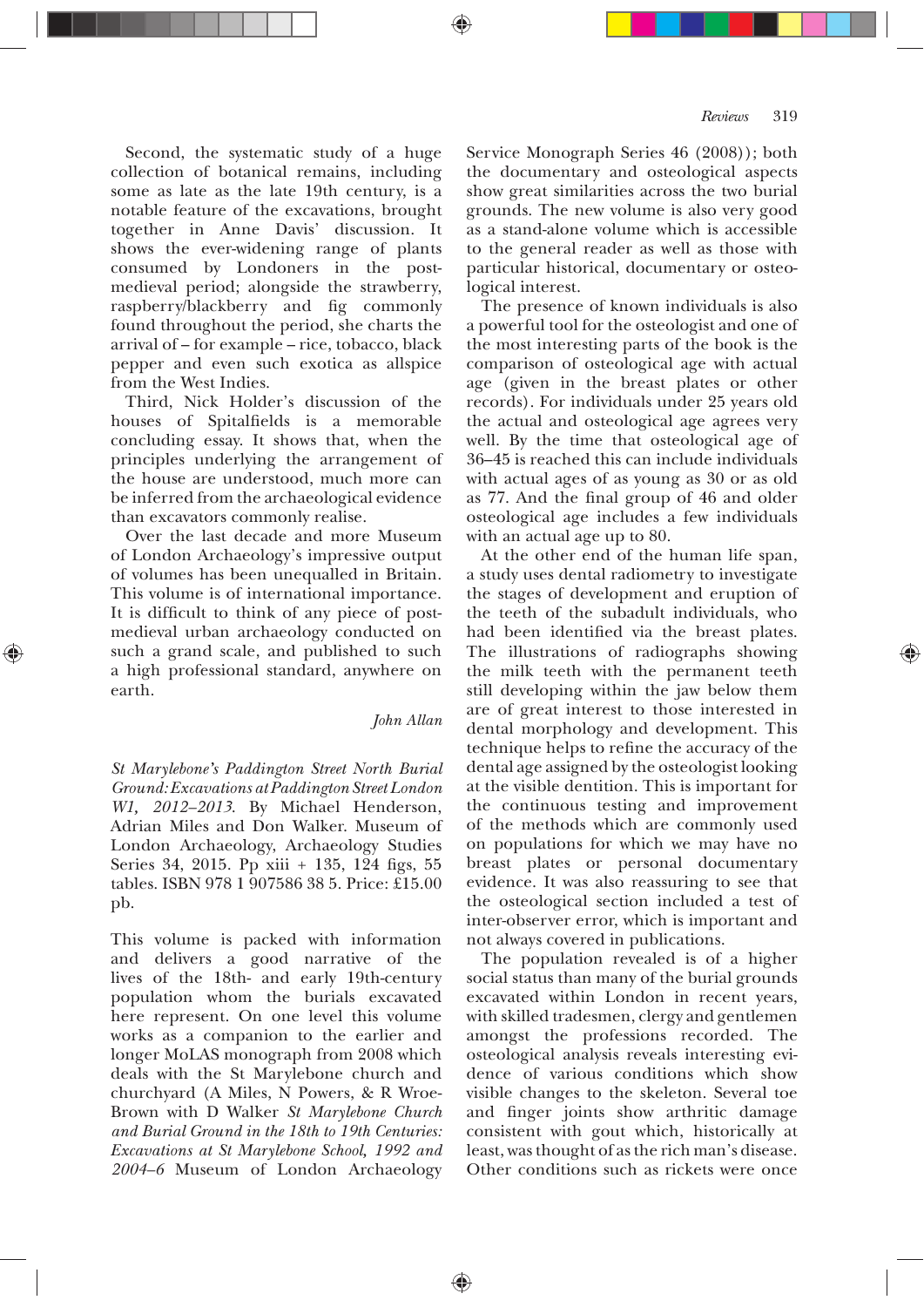thought to be the curse of poorer children in urban areas. The incidence of rickets here is quite high, as it was at Marylebone church and churchyard. There are signs of rickets in older individuals indicating that the condition was regularly survived. It would seem that middle class children of the W1 area are suffering the results of their parents following fads in terms of diet and time spent outdoors, but their otherwise privileged lifestyle means they have a far better chance of surviving the condition and growing into adulthood.

*Sylvia Warman*

*Bankside: London's Original District of Sin*. By David Brandon and Alan Brown. Amberley Publishing, Stroud, 2013. Pp 288, 79 figs. ISBN 978 1 4456138 04 0. Price: £12.99 pb.

This is a thematic history of Bankside, the south bank of the Thames between Blackfriars Bridge and London Bridge. 'Bankside has a rich and diverse history and has over the centuries reinvented itself on many occasions. It changed from the early residential area of ecclesiastical houses and mansions to brothels, bearbaiting and theatre, which in turn gave way to' industrialisation; now it has been transformed from industrial dereliction to a major tourist destination. This book offers a readable history of this remarkable area of Southwark from the Roman period until the present day, highlighting the 'remarkable renaissance' of the area over the last 20 years with the building of the Millennium Bridge, the construction of the replica Globe and conversion of Bankside Power Station into the Tate Modern. Great attention is paid to the low life aspects of the area's history, including its brothels, inns, playhouses and animal-baiting. However, there is a chapter on places of worship and another on railways and industrialisation. There are a few doubtful claims, such as that there is evidence for Roman prostitution on Bankside (p 85) and several incorrect statements such as a 10th-century witch being drowned at London Bridge (see D Hill, 'London Bridge: a reasonable doubt' *Trans London Middlesex Archaeol Soc* 27  $(1976)$ , 303–4). It is a pity that the numerous

illustrations are not linked to the text and the bibliography is not subdivided into individual chapters, making it very hard to identify sources. While the book mentions all the major buildings and monuments, such as the remains of Winchester Palace, within the area, there is no detailed map of the locality or even a list of places to visit, which is a pity as I would imagine that this book is aimed at the numerous visitors to the area.

# *Bruce Watson*

*Britain's Forgotten Film Factory: The Story of Isleworth Studios*. By Ed Harris. Amberley Publishing, 2015. Pp 256, 63 figs. ISBN 978 1 445648 22 4. Price: £9.99 pb.

This book is about the Isleworth film studio in West London which was in operation for nearly 40 years between  $1914$  and  $1952$ . Bertie Samuelson set up the film company and studios at Worton Hall, Worton (Middlesex). Following on from the first film about Sherlock Holmes, *A Study in Scarlet*, the outbreak of the War led to a two day sprint to prepare a script, props and costumes for a film entitled A Great European War, which was completed in two weeks. The cinematic successes during World War I were followed by a decline through the 1920s, and Worton Hall was sold on several occasions, all of which is explained in readable detail.

Many of the great directors and actors worked at the Isleworth Studios at some time. The film director Alexander Korda purchased the lease on Worton Hall in the 1930s. During this time the actor Douglas Fairbanks Junior became involved with Isleworth Studios, making films to attract larger American audiences. A full roll call of British actors appeared in films made at Isleworth, many later becoming well known through their work in television. One of the great films made here was *The African Queen* with Katharine Hepburn and Humphrey Bogart. It was completed in 1951 and only a further five films were made before the studios closed in 1952.

This book contains a tremendous amount of detail about the history of the studios and chronicles the demise of the British film industry after World War II. It includes a full filmography of all the companies that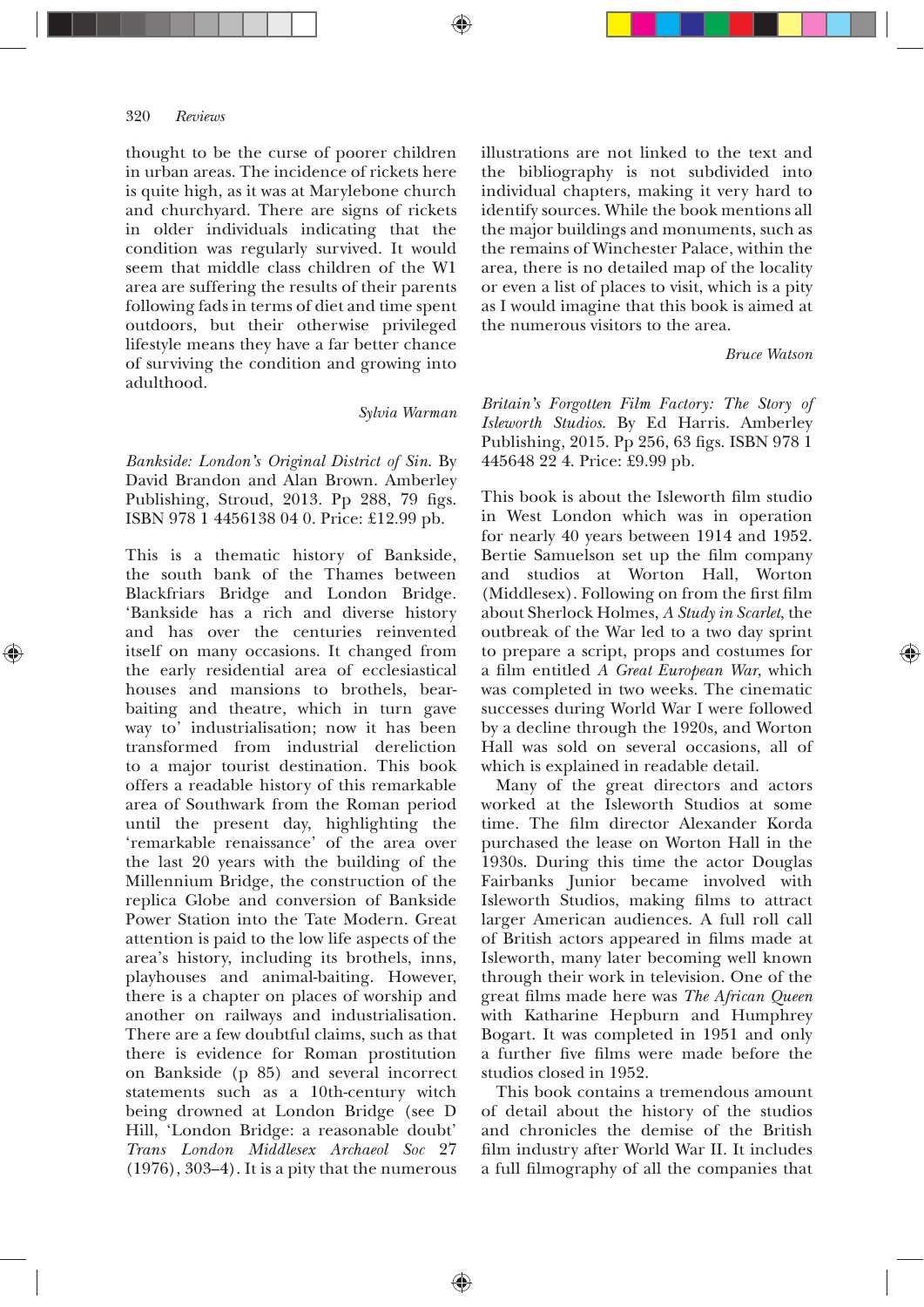used the studios and the films they made at Isleworth, in addition to a source list, bibliography and index. The 63 images depicting sets, actors and scenes as well as some of the surviving studio buildings (in 2011) are placed within one section of the book. Sadly they are printed on the same paper as used for the text when a whiter, better quality stock would have improved the contrast and clarity of the archival prints. However, this is a most interesting book relating a little known aspect of British cinematic history. It will be of great interest to residents of Isleworth and the environs, those interested in British cinema and film historians.

#### *Steve Sherlock*

*Around Pinner Through Time*. By Pinner Local History Society, 2013. Pp 96, 181 figs. ISBN 978 1445618 88 3. Price: £14.99 pb.

*Around Pinner Through Time* is a book of images illustrating the changing face of Pinner during its transition from being a small village in the countryside to becoming a part of Greater London. Pinner's early origin is recorded as the largest settlement on the Archbishop of Canterbury's Manor of Harrow with its own church and fair. A brief overview of its history in the introduction explains that many of Pinner's street names today are thought to derive from the layout of this settlement. A map of the parish dating to 1900 gives a useful visual reference for the reader. The remainder of the book is filled with high quality photographs, paintings and drawings of Pinner as it appeared then and now, often with a dated historic photo above a modern photo for comparison. An accompanying brief text gives some background on each of the sites shown and their development over the intervening years.

Personally, as an archaeologist working in Historic Environment Assessment, or deskbased site assessments, I find such local history books treasure troves of information. When researching a site we attempt to trace its history, decipher what archaeology may have been present and how much of that could have survived the more recent changes on a particular plot. In Pinner's

case an archaeologist's job has been made much more straightforward with archive photographs and drawings clearly located, dated and described for numerous sites. It is clear intimate local knowledge, which could otherwise be lost in time, has been included. The oldest surviving timber-framed dwelling house Middlesex at Headstone Manor and the survival of the deer park at Pinner Park are noteworthy survivals of its medieval heritage.

Local and social historians will enjoy the views of existing or more recently lost buildings, seeing the well-known and forgotten faces of Pinner alike while following changes in clothing styles, architecture, transport and even forms of entertainment and shopping habits. The final two images of Pinner fair perhaps indicate the difficulty of maintaining traditions in a small pocket of Greater London. This charming publication will no doubt help the people of Pinner to hold on to and share its fascinating heritage for some time to come.

## *Sinead Marshall*

*A Victorian Street Through 130 Years: Monserrat Road, Putney*. By Dorian Gerhold. Wandsworth Historical Society, Wandsworth Paper 28, 2015. Pp 60, 62 figs. ISBN 978 0 905121 35 2. Price: £5.00 pb.

Local history publications cover a wide range of subjects with studies of places often focusing on a particular region, village or even individual buildings. This book, more unusually, traces the history of one single street over the course of 130 years. This scope is intimate enough to allow known people and personal stories to feature while leaving room for details of gradual changes on Monserrat Road through time.

Monserrat Road was built in the 1880s following an explosion of development in Putney, including the arrival of a new railway link serving East Putney Station. From the beginning the road has presented a relatively unified picture with two Victorian housing developments dominating the streetscape. It has been designated as part of the Oxford Road Conservation Area since 1989. This interesting book presents the stories of the street's residents, builders and developers.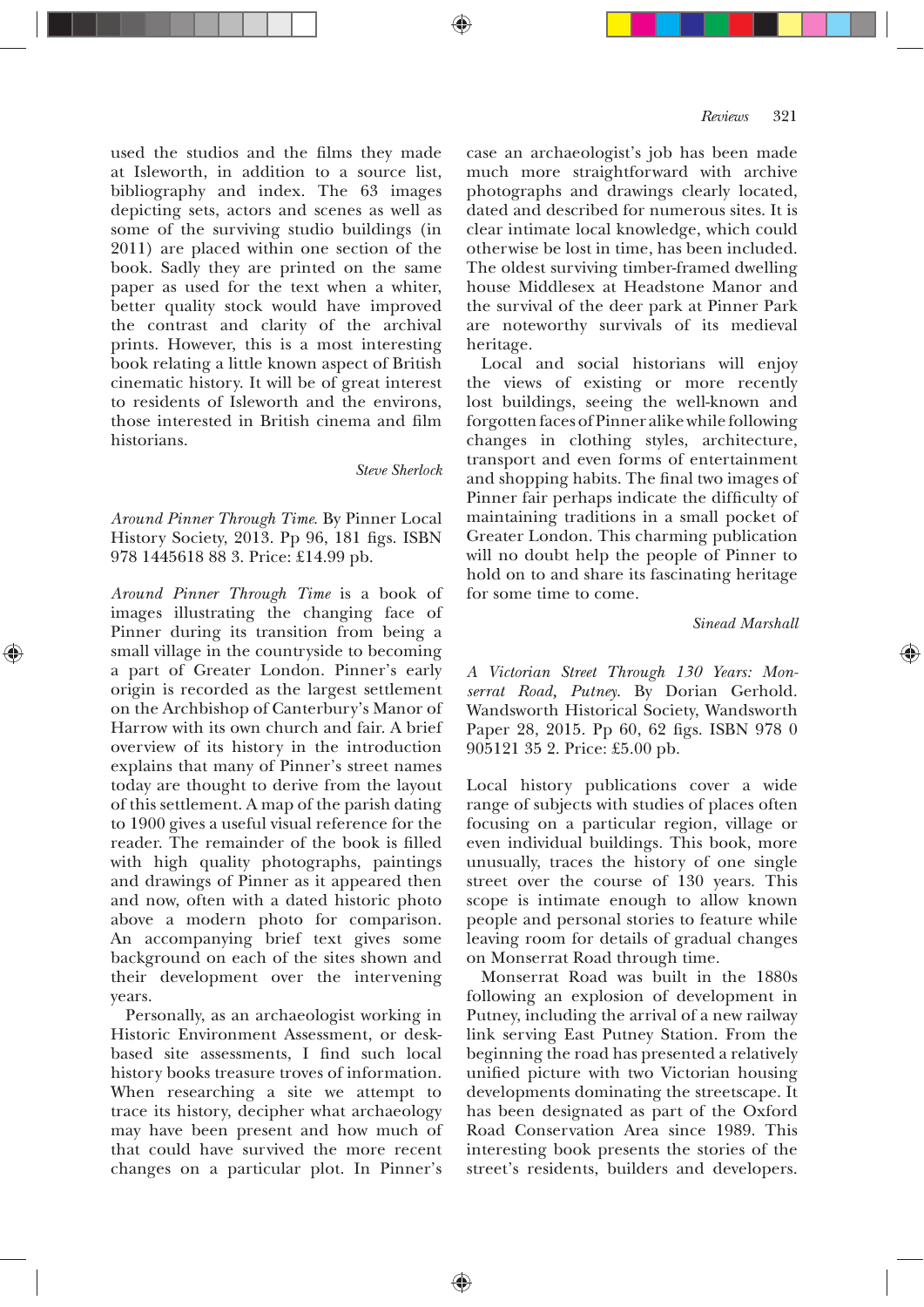Photographs, portraits, house plans, sales catalogues and even 'rooms to let' and 'help wanted' advertisements help us to understand the life of the people who lived and worked on the street. Changes to the houses from subdivision into flats and later conversion back to family homes as well as changing functions of rooms, such as former sculleries and extensions to the rear and below ground, are all detailed. The book is well referenced with appendices listing the occupants of individual houses at various times. It is a most useful source of reference for local studies in Putney and also in general for the period it discusses.

# *Sinead Marshall*

♠

*Mapping an English Parish Before 1870: A History of Hareþeld in Middlesex Through Maps*. By Keith Piercy. Harefield History Society, 2015. Pp 116, A4 landscape, colour figs. ISBN 978 0 993196 20 1. Price: £12.00 pb. Winner of the LAMAS Local History Publications Award 2015.

Harefield is a remote Middlesex parish singularly blessed with many historic maps and plans. How lucky for Harefield, then, that a geography teacher with an interest in the history of his locality should come across the maps and be impassioned to use them to learn about the history and development of the area. Not until his retirement, however, did he have the time to complete the study, which is documented in this enjoyable and instructive book. How lucky for the reader.

The maps presented here cover the period from the earliest, dated 1478, to the 25 inch Ordnance Survey map of 1865. Most are beautifully drawn and many are tinted; a plan of Harefield Grove in 1861 verges on the gorgeous. The author has examined an extensive literature about old maps, finding that modern map-making in England began in the early 16th century following improvements in surveying techniques, and that developments in printing had made dissemination possible. For Saxton's early maps of England and Wales, based on counties, state administration provided a source of finance and a market. Subsequently county maps had usually to rely on subscription from private donors,

which accounts for the border displays of their coats of arms and the emphasis on their country seats.

Maps for private legal or management purposes found their own funding and benefitted hugely from the improvements in measuring. Their chief drawback is that they mostly cover a relatively small area, but the compensation is that they frequently include an enormous range of topographical and economic information. 'The Plott of the capitall messuage of Brackenburye' of *c*.1620, for example, shows land use, while there is a clear layout of Harefield centre in the early 18th-century Newdigate Estate map. Later on, road, canal and rail plans were produced and the 19th century contributed useful maps in sale brochures. They are all packed with information which the author makes it his business to bring out. He points out that prior to the Ordnance Survey, maps were made with a particular purpose in mind and show only what the commissioner and his cartographer wanted to be seen. On the other hand, I think it is true that most users of maps see what they want to see, whatever the purpose of the map.

The earliest map, dated 1478 and predating improvements, is a prime example of the dominating purpose of a map, it being largely a written account of fishing rights in Harefield with diagrammatic explanation. It is curious and looks odd to modern eyes. At the other extreme is the Harefield Enclosure Map of 1813. It is wonderfully detailed and lucid, easy to interpret and having certain parts shown at a larger scale. Would that all enclosure maps were so rich. Most of the maps illustrated are accompanied by lists of named properties and owners compiled by the author. Appendices include a list of estate maps before 1870, and deal further with some interpretations and funding. It has stout scroll binding which allows the maps to be seen flat. The reproductions are of high quality, which is rather unusual these days.

This book is an enterprising venture, a good example of what can be found out by using maps alone. As the author rightly says in his final paragraph, 'they have turned out to be a useful, even major, source of data, albeit partial'. His purpose was to consider the contribution of maps to understanding